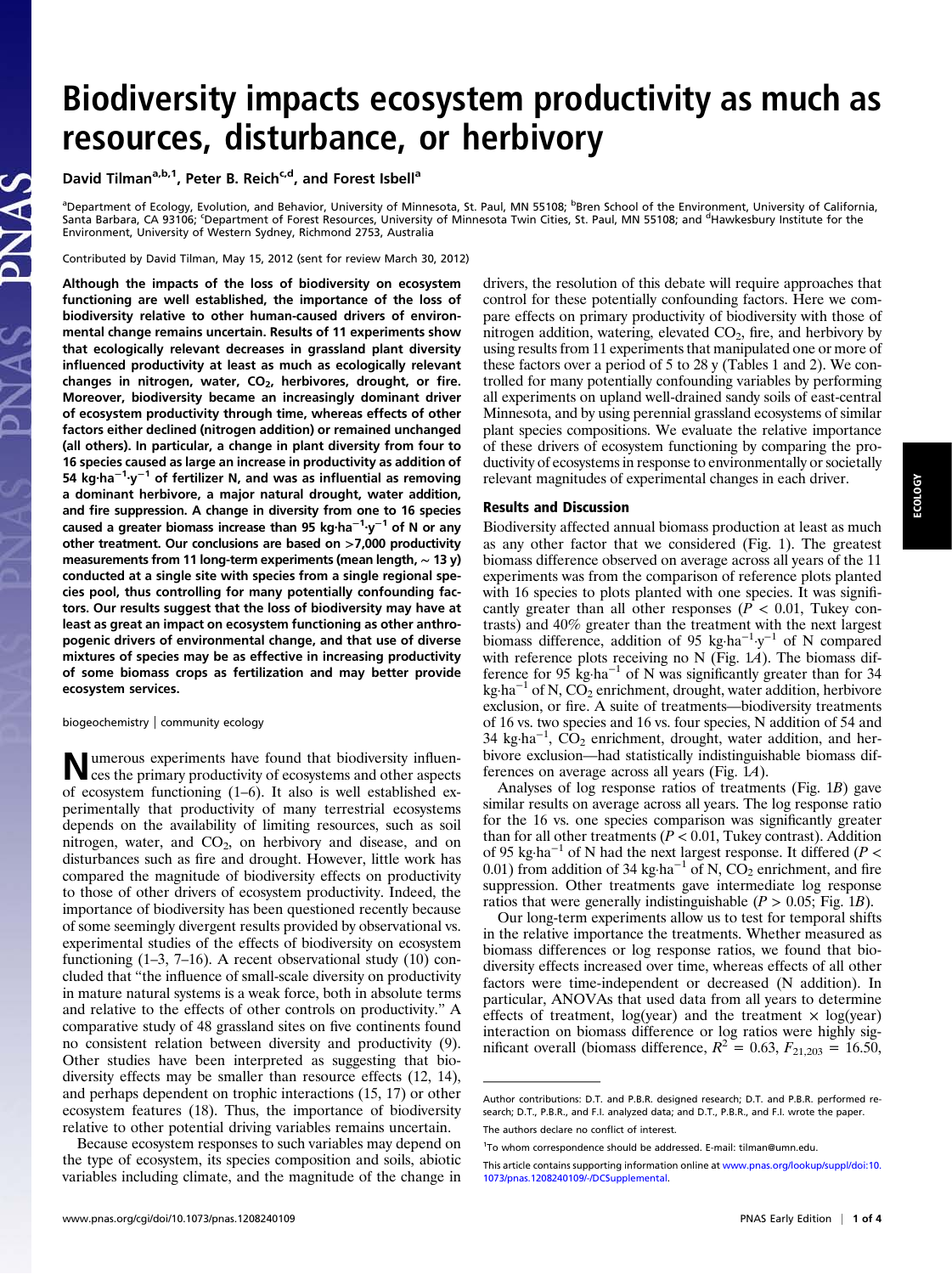#### Table 1. Summary of field experiments ( $N = 11$ )

| Experimental variable | Variables used in analyses                                                                       | Experiment period<br>(no. years)         | Experiment<br>no./name             | Source         |
|-----------------------|--------------------------------------------------------------------------------------------------|------------------------------------------|------------------------------------|----------------|
| Plant diversity       | 1, 2, 4 or 16 species                                                                            | 1994-2010 (15 y)                         | E120                               | 25             |
| Plant diversity       | 1, 4 or 16 species (only unfertilized and ambient<br>$CO2$ plots)                                | 1998-2010 (13 y)                         | E141 "BioCON"                      | 3              |
| Nitrogen addition     | 0, 34, 54 or 95 kg N $\cdot$ ha <sup>-1</sup> $\cdot$ v <sup>-1</sup>                            | 1982-2004 (23 y)                         | E001                               | 26             |
| Nitrogen addition     | 0, 34, 54 or 95 kg N $\cdot$ ha <sup>-1</sup> $\cdot$ v <sup>-1</sup>                            | 1982-1991 (10 y)                         | E002; Initial<br>Disturbance       | 26             |
| Water addition        | Ambient rain or $\sim$ 50% increase via watering (unfertilized<br>plots only)                    | $2007 - 2011$ (5 y)                      | E248                               | 20             |
| Water addition        | Ambient rain or $\sim$ 50% increase via watering                                                 | 1982-1991 (6 y)                          | E003                               | 27             |
| Drought               | Ambient rain vs. ~50% decrease during 1987-1988 drought                                          | 1982-1990 (2 y)                          | E001                               | 22             |
| Herbivory             | Unfenced or <b>deer exclosure</b> (unfertilized plots only)                                      | 2004-2010 (6 y)                          | E001-C                             | Present study* |
| Herbivory             | Unfenced or insect and deer exclosure                                                            | 1989-1995 (2 y; first<br>and last years) | E062                               | 28             |
| Herbivory             | Unfenced or <b>deer exclosure</b> (unfertilized plots only)                                      | 1982-1995 (1 y;<br>last year)            | E004-D plus<br><b>Fenced Plots</b> | 29             |
| Fire                  | Unburned or annual fire (unfertilized plots only)                                                | 1992-2004 (9 y)                          | E098                               | $^+$           |
| Fire                  | Unburned or annual fire                                                                          | 1983-2010 (5 y)                          | E012                               | 30             |
| CO <sub>2</sub>       | Ambient $CO2$ or 560 ppm $CO2$ via "FACE" (only 9 or 16<br>species plots that were unfertilized) | 1998-2010 (13 y)                         | E141 "BioCON"                      | 3              |

Variables listed in boldface are those with greater mean biomass; Cedar Creek experimental number or name; and sources of detailed methods for each experiment. See [www.cedarcreek.umn.edu/research/data](http://www.cedarcreek.umn.edu/research/data) for additional information and for data.

\*See *[SI Methods](http://www.pnas.org/lookup/suppl/doi:10.1073/pnas.1208240109/-/DCSupplemental/pnas.201208240SI.pdf?targetid=nameddest=STXT).*<br><sup>†</sup>See [www.cedarcreek.umn.edu/research/data/All\\_Experiment\\_Methods.php?input=e098](http://www.cedarcreek.umn.edu/research/data/All_Experiment_Methods.php?input=e098).

 $P < 0.0001$ ; log ratio,  $R^2 = 0.71$ ,  $F_{21,203} = 24.06$ ,  $P < 0.0001$ ). They also had strong treatment effects (biomass difference,  $F_{10,203}$  = 25.71,  $P < 0.0001$ ; log ratio,  $F_{10,203}$  = 38.39,  $P <$ 0.0001), and significant treatment  $\times$  log(year) interactions (biomass difference,  $F_{10,203} = 8.85$ ,  $P < 0.0001$ ; log ratio,  $F_{10,203} =$ 12.03,  $P < 0.0001$ ). Log(year) effects were not significant (biomass difference,  $F_{1,203} = 0.95$ ,  $P = 0.33$ ; log ratio,  $F_{1,203} = 1.02$ ,  $P = 0.31$ ). The biodiversity treatment effects (16 vs. one, two, or four species) increased (Fig. 2), whereas the N addition treatment effects (95, 54, and 34 kg N·ha<sup>-1</sup>) decreased (Fig. 2) over time [treatment  $\times$  log(year) interaction,  $P < 0.05$  for all cases]. There were no temporal trends for any other factors [treatment  $\times$  log(year) interactions,  $P > 0.10$  for all cases] except that the log response ratio for herbivory increased over time ( $P < 0.001$ ).

To further explore these temporal trends qualitatively, we determined the rank order of each the 11 treatments during different time segments of the experiments. When using data for the first 5 y of each experiment, the three biodiversity treatments (16 vs. one, 16 vs. two, and 16 vs. four species) ranked second, fifth, and sixth, respectively, for biomass differences and second, sixth, and seventh for log ratios ([Tables S1](http://www.pnas.org/lookup/suppl/doi:10.1073/pnas.1208240109/-/DCSupplemental/pnas.201208240SI.pdf?targetid=nameddest=ST1) and [S2](http://www.pnas.org/lookup/suppl/doi:10.1073/pnas.1208240109/-/DCSupplemental/pnas.201208240SI.pdf?targetid=nameddest=ST2)). In contrast, on average from the sixth year and on, the three biodiversity treatments ranked first, second, and third for both biomass differences and log ratios, and were also first, second, and third for both measures for the ninth year and on [\(Tables S1](http://www.pnas.org/lookup/suppl/doi:10.1073/pnas.1208240109/-/DCSupplemental/pnas.201208240SI.pdf?targetid=nameddest=ST1) and [S2\)](http://www.pnas.org/lookup/suppl/doi:10.1073/pnas.1208240109/-/DCSupplemental/pnas.201208240SI.pdf?targetid=nameddest=ST2).

These field experiments show that plant diversity is at least as influential as any of the other driving variables long known to impact ecosystem functioning. As would be expected, the effects

#### Table 2. Treatment categories used in analyses

|                                                    | Plot-years |         | Treatment- |  |
|----------------------------------------------------|------------|---------|------------|--|
| Treatment category and reference for comparison    | Treatment  | Control | years      |  |
| $CO2$ : 560 ppm vs. ambient (9-16 species)         | 195        | 195     | 13         |  |
| Diversity: 1 vs. 16 species                        | 870        | 680     | 28         |  |
| Diversity: 2 vs. 16 species                        | 416        |         | 15         |  |
| Diversity: 4 vs. 16 species                        | 861        |         | 28         |  |
| Drought: 1988 drought vs. before or after          | 23         | 46      | 8          |  |
| Herbivory: fenced vs. unfenced                     | 92         | 98      | 9          |  |
| Fire: annually burned vs. unburned                 | 96         | 96      | 14         |  |
| Nitrogen addition: 34 $kg$ -ha <sup>-1</sup> vs. 0 | 709        | 1,238   | 33         |  |
| Nitrogen addition: 54 kg ha <sup>-1</sup> vs. 0    | 709        |         | 33         |  |
| Nitrogen addition: 95 kg ha <sup>-1</sup> vs. 0    | 709        |         | 33         |  |
| Water: irrigation vs. ambient                      | 79         | 79      | 11         |  |
| Total                                              | 4.759      | 2.432   | 225        |  |

Each reported response compared growing-season peak aboveground living biomass of a treatment with its control (reference) as listed below. Analyses presented in this paper averaged all replicates of a treatment in a given year and experiment, and compared that mean to the average of all replicates of the reference plots for that same year and experiment. For our analyses, each year of an experiment contributed one such data point per treatment. Our analyses thus are based on 225 data points, which is the total number of treatment-years of data derived from a total of 7,191 plot-level treatment and reference data points.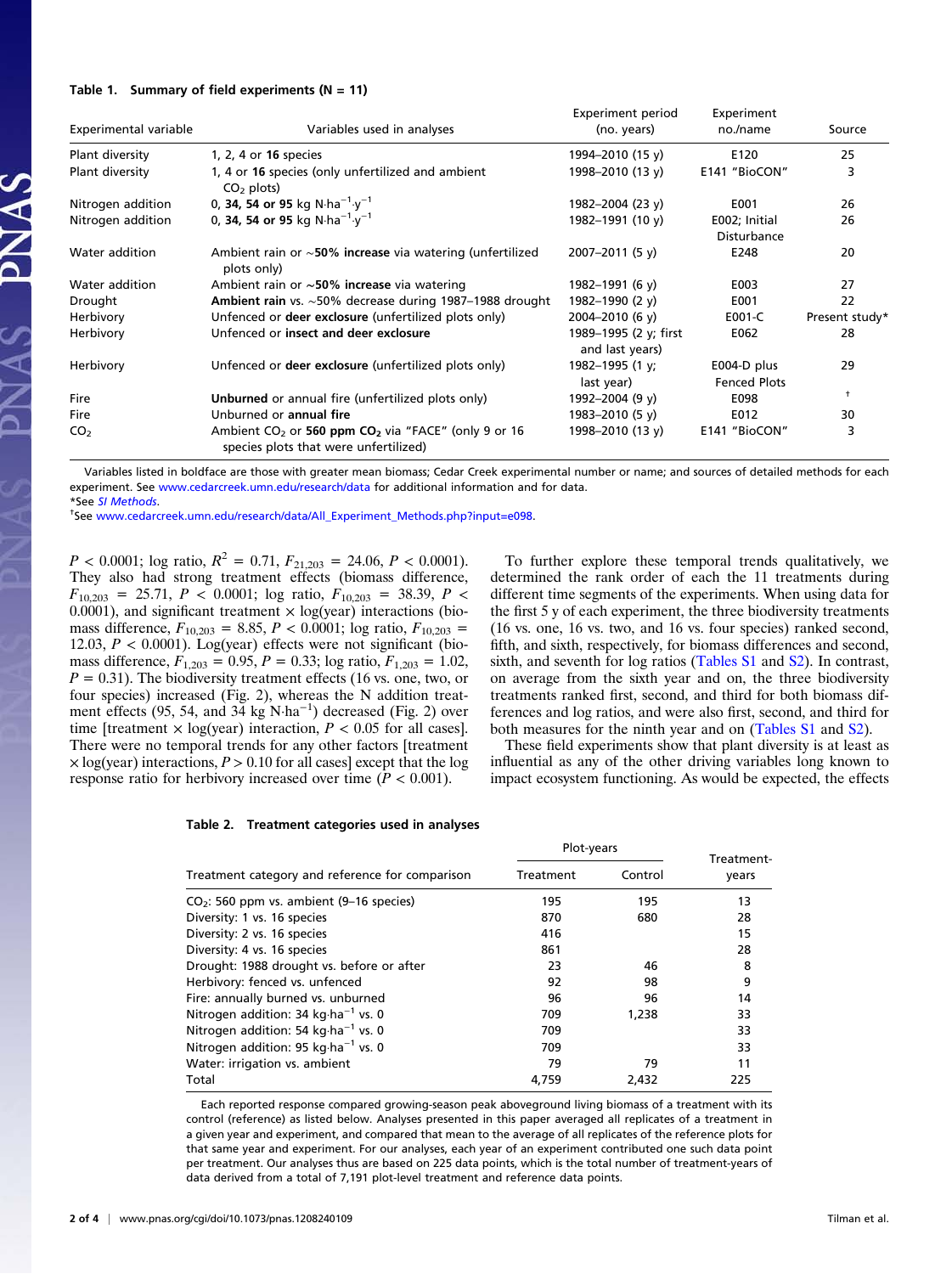

Fig. 1. Relative influences of biotic and abiotic factors on productivity. Productivity effects are shown as (A) biomass differences and (B) relative change (log response ratio). Treatment effect means significantly differed on both scales (biomass difference,  $F_{10,214} = 18.81$ ,  $P < 0.0001$ ; log response ratio,  $F_{10,214}$  = 25.33,  $P < 0.0001$ ). Bars with the same letter within each panel do not significantly differ at the  $P < 0.01$  level based on Tukey contrasts (corrected for multiple comparisons).

of treatments depended on the magnitude of the manipulation (Fig. 1). For these grassland communities, a change in plant diversity from four to 16 species led to as large an increase in plant productivity as the increase that resulted from annual addition of  $54 \text{ kg} \cdot \text{ha}^{-1}$  of N, and was as influential as removing a dominant herbivore, a major natural drought, water addition, and fire suppression. Moreover, the change in diversity from one to 16 species caused a greater plant biomass increase than did annual addition of 95 kg⋅ha<sup>-1</sup> of fertilizer N or any other treatment.

These comparisons should be evaluated in the context of the native grassland ecosystems of this region and of the natural differences and anthropogenic impacts they experience. Native savanna grasslands at our site average 10 plant species per  $0.5 \text{ m}^2$ quadrat (19), 16.3 species per 1.0-m<sup>2</sup> quadrat (20), and 45 species per 0.375 ha (19). In contrast, 20 former prairie sites (21) that had been farmed and then restored to grassland through the Conservation Reserve Program had a median of three species per 1.0-m<sup>2</sup> quadrant, a mean of 3.5 species, and a range of one to eight species per  $1.0 \text{ m}^2$ . Furthermore, monocultures of perennial grassland plant species are increasingly studied as potential sources of biomass for biofuels. The 16 species treatment is thus representative of high-diversity native vegetation, whereas one, two, and four species treatments have diversity similar to potential biomass crops (i.e., grasses grown as monocultures) and to other regional grasslands of anthropogenic origin (but might have lower productivity than biomass crops chosen because they have high productivity). Because soil N mineralization rates at our site (22) range from ~34 to 80 kg N·ha<sup>-1</sup>·y<sup>-1</sup>, addition of as much as ∼50 kg N·ha−<sup>1</sup> ·y <sup>−</sup><sup>1</sup> would move a system from low to high soil N status. The five driest years of the past 150 y had growing season precipitation approximately 50% less than the mean, and the five



Fig. 2. Temporal trends in effect sizes. Effects of biodiversity on productivity increased through time whereas those of N decreased, switching their relative importance. Because all biodiversity treatments had similar increases through time and all N treatments had similar temporal declines, their treatments levels were combined for this analysis. For biomass difference (A) and log response ratio (B), means and SEs are shown for years 1 to 3 (early) and years 11 to 13 (late). Biodiversity treatments are blue bars (16:1, 16:2, and 16:4 treatment levels combined) and N treatments are green bars (95, 54, and 34 kg⋅ha<sup>-1</sup>⋅y<sup>-1</sup> of N treatment levels combined). Treatment-year interactions were significant ( $P < 0.0001$ ; statistical details are provided in the text).

wettest approximately 50% greater than the mean (23), placing our water treatments within this range of observed climatic variation. Our  $CO<sub>2</sub>$  treatments compare current levels with 560 ppm of  $CO<sub>2</sub>$ , a level projected for late this century (3). Our herbivory treatment compares the presence or absence of the remaining large herbivore, deer; however, it does not consider effects of bison and elk, now regionally extirpated. Our fire treatment compares the absence of fire, currently common because of fire suppression, vs. annual fires, which were common before European settlement. Treatments that fall within the ranges imposed by natural and anthropogenic processes (i.e., all treatments except 95 kg N·ha<sup>-1</sup>·y<sup>-1</sup> and perhaps one vs. 16 species because biofuel crops are rarely grown at present) show that diversity and nitrogen have the largest average effects across all years of the experiments, but often do not significantly differ from other treatments.

#### Conclusions

Our experimental finding that biodiversity is as important a determinant of grassland productivity as abiotic variables, disturbance, and herbivory may seem, on its surface, to contradict patterns reported in some comparisons across natural plant communities (9, 10). Although more research will be needed to determine the causes of these apparent differences, we offer a few speculations.

First, most natural plant communities have high plant diversity, which limits the ability of observations to reveal the effects of a change from high to low diversity. For example, native savannah grassland at our site that averaged 16.3 species per 1.0-m<sup>2</sup> quadrat and had only 8% of plots with  $\langle$ 12 species and none with fewer than five species (20). Second, diversity effects may be amplified or nullified by other factors, such as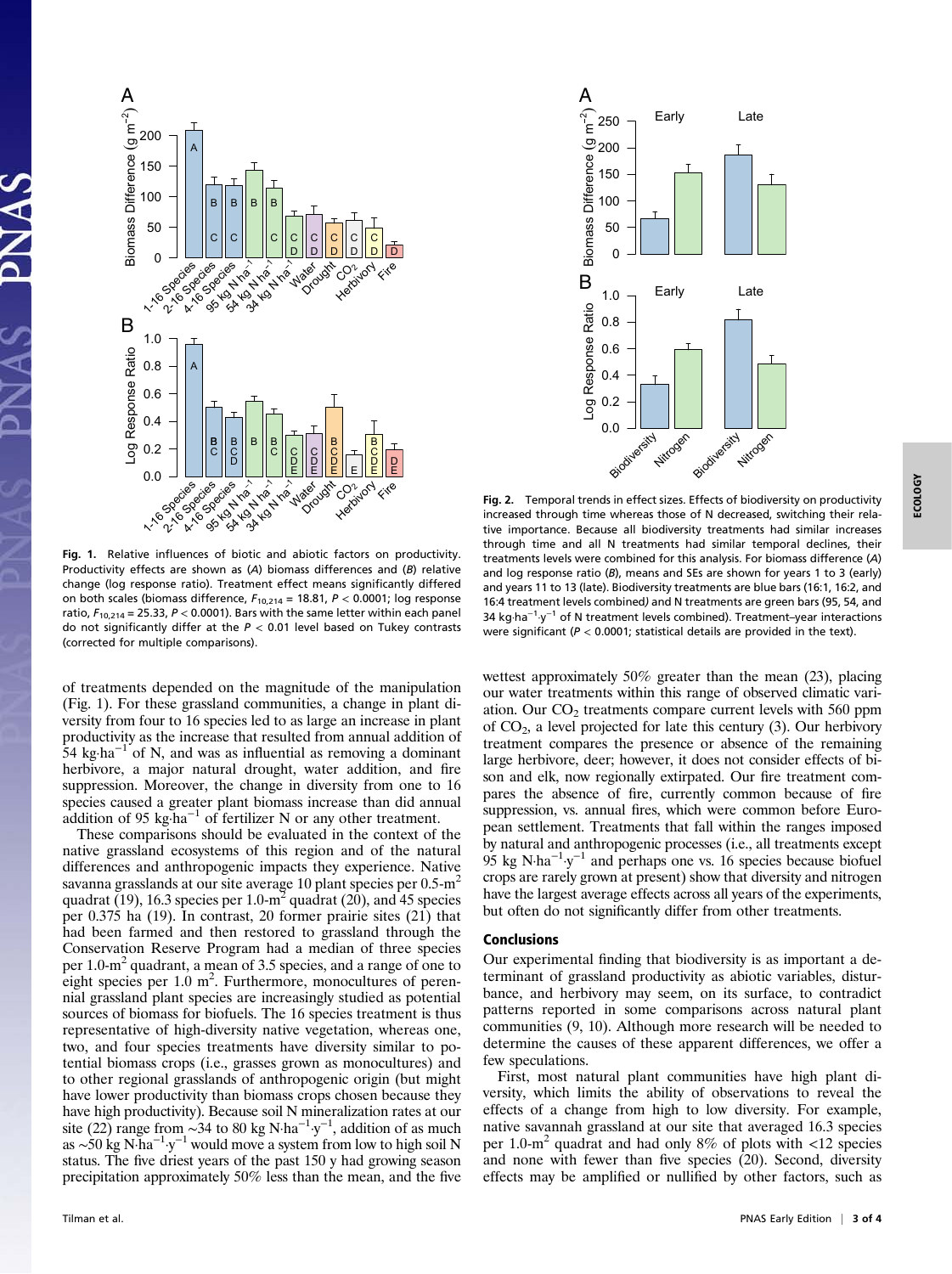food web structure (15, 17, 24), the effects of which may be as great as those of plant diversity. For example, although algal biomass production increased with algal diversity in a study of a benthic marine community, this effect was masked when herbivores were present because, in this case, the increased production was consumed by herbivores (15). Third, the potential effects of biodiversity on productivity may at least partially result from the effects of diversity on abiotic factors, such as the higher levels of soil N and C that accumulated in the higher plant diversity treatments (11). Analyses of observational data that do not properly allow for such indirect paths could misattribute causation. Fourth, many observational studies are performed across much larger spatial scales than biodiversity experiments. Because climate and soils are likely to be highly similar among plots of a given biodiversity experiment, but to differ greatly in large-scale observational studies, the former seem more likely to detect biodiversity effects and the latter to detect climate and soil effects on productivity. Finally, we must also note that diversity and species composition are approximately equally important determinants of productivity (1–4, 16). If low-diversity natural communities or monoculture biomass crops tended to contain the more productive species, their productivity would not differ as much from the productivity of high-diversity communities as biodiversity experiments would predict because biodiversity experiments have been designed to consider random species loss. The nonrandom loss of species provides a fifth possible explanation for the differences between observational and experimental studies of biodiversity and productivity.

Our long-term experiments show that changes in diversity of the magnitude being imposed by human actions can have at least as great of an effect on primary productivity as anthropogenic changes in atmospheric  $CO<sub>2</sub>$ , the availability of a limiting soil resource, herbivory, fire, and variation in water availability. Although natural plant communities are limited by different abiotic and biotic forces in different regions (24), and although additional experiments are needed to determine the generality of our results, our results strongly suggest that contemporary biodiversity declines are among the dominant drivers of changes in ecosystem functioning, and that restoration of biodiversity in managed and seminatural ecosystems may be an efficient way to restore desired ecosystem services.

- 1. Hector A, et al. (1999) Plant diversity and productivity experiments in european grasslands. Science 286:1123–1127.
- 2. Tilman D, et al. (2001) Diversity and productivity in a long-term grassland experiment. Science 294:843–845.
- 3. Reich PB, et al. (2001) Plant diversity enhances ecosystem responses to elevated CO2 and nitrogen deposition. Nature 410:809–812.
- 4. Hooper DU, et al. (2005) Effects of biodiversity on ecosystem functioning: A consensus of current knowledge. Ecol Monogr 75:3–35.
- 5. Balvanera P, et al. (2006) Quantifying the evidence for biodiversity effects on ecosystem functioning and services. Ecol Lett 9:1146–1156.
- 6. Cardinale BJ, et al. (2011) The functional role of producer diversity in ecosystems. Am J Bot 98:572–592.
- 7. Duffy JE (2009) Why biodiversity is important to the functioning of real-world ecosystems. Front Ecol Environ 7:437–444.
- 8. Wardle DA, Jonsson M (2010) Biodiversity effects in real ecosystems a response to Duffy. Front Ecol Environ 8:10–11.
- 9. Adler PB, et al. (2011) Productivity is a poor predictor of plant species richness. Science 333:1750–1753.
- 10. Grace JB, et al. (2007) Does species diversity limit productivity in natural grassland communities? Ecol Lett 10:680–689.
- 11. Fornara DA, Tilman D (2009) Ecological mechanisms associated with the positive diversity-productivity relationship in an N-limited grassland. Ecology 90: 408–418.
- 12. Cardinale BJ, Hillebrand H, Harpole WS, Gross K, Ptacnik R (2009) Separating the influence of resource 'availability' from resource 'imbalance' on productivity-diversity relationships. Ecol Lett 12:475–487.
- 13. Paquette A, Messier C (2010) The effect of biodiversity on tree productivity: From temperate to boreal forests. Glob Ecol Biogeogr 20:170–180.
- 14. Fridley JD (2002) Resource availability dominates and alters the relationship between species diversity and ecosystem productivity in experimental plant communities. Oecologia 132:271–277.

#### Methods

The 11 long-term field experiments were all performed at Cedar Creek Ecosystem Science Reserve, Bethel, MN. Our experiments manipulated one or more of the following variables: biodiversity, nitrogen, water,  $CO<sub>2</sub>$ , fire, and herbivory (Table 1). Responses to treatments were often measured annually. In addition, plots in one experiment were used to record effects of a major drought by comparing biomass 1 y before drought began (1986) with biomass during the peak drought year (1988) and that attained 1 y after the drought ended (1990).

All analyses presented here use, for each year of a given experiment, the mean of the aboveground biomass production across all replicates (from two to >30) of a treatment (Table 2). We test for long-term consistent differences between drivers by comparing multiple years of such annual treatment means. In particular, for each sampled year of each experiment, we use mean production across all replicates of a treatment to derive two metrics. The first metric, the biomass difference, is the absolute value of [(mean treatment biomass) – (mean reference plot biomass)], where reference plots were unmanipulated or otherwise had more natural conditions, such as high diversity and ambient  $CO<sub>2</sub>$ . The second metric, the log response ratio, is the absolute value of log<sub>e</sub>[(mean treatment biomass) / (mean reference plot biomass)]. It measures, on a log scale, the proportional change in treatment plots relative to reference plots. Each metric has one value per treatment per year for each experiment, for a total of 225 observations that summarize annual values derived from >4,700 biomass measurements across all years of all treatment plots and from >2,400 reference plots (Table 2). The use of absolute values made all differences from the control plot values be positive numbers. Because each treatment had, with a few inconsequential exceptions for  $CO_2$  and fire, year-to-year consistency in the sign (i.e., + or -) of its biomass differences from its control, the use of absolute values did not bias analyses and allowed comparison of effect sizes among treatments whether the effects were increases or decreases relative to the natural conditions represented by the controls. We used ANOVA to test for treatment effects and Tukey contrasts to correct for multiple comparisons. For detailed methods and original data see <www.cedarcreek.umn.edu/research/data/>.

ACKNOWLEDGMENTS. The authors thank Troy Mielke, Dan Bahauddin, Kally Worm, and many summer interns for their assistance with this research; and Belinda Befort for assistance in preparing the manuscript. This work was supported by National Science Foundation (NSF) Long-Term Ecological Research Network Grants 9411972, 0080382, and 0620652; NSF Biocomplexity Grant 0322057; NSF Long-Term Research in Environmental Biology Grant 0716587; US Department of Energy Grants DE-FG02-96ER62291 and DE-FC02-06ER64158; the Andrew Mellon Foundation; and the Minnesota Environment and Natural Resources Trust Fund.

- 15. Bruno JF, Boyer KE, Duffy JE, Lee SC (2008) Relative and interactive effects of plant and grazer richness in a benthic marine community. Ecology 89:2518–2528.
- 16. Hector A, et al. (2011) BUGS in the analysis of biodiversity experiments: Species richness and composition are of similar importance for grassland productivity. PLoS ONE 6:e17434.
- 17. Duffy JE, Richardson JP, France KE (2005) Ecosystem consequences of diversity depend on food chain length in estuarine vegetation. Ecol Lett 8:301–309.
- 18. Wardle DA, Zackrisson O (2005) Effects of species and functional group loss on island ecosystem properties. Nature 435:806–810.
- 19. Peterson DW, Reich PB (2008) Fire frequency and tree canopy structure influence plant species diversity in a forest-grassland ecotone. Plant Ecol 194:5–16.
- 20. Tilman D (1997) Community invasibility, recruitment limitation, and grassland biodiversity. Ecology 78:81–92.
- 21. Jungers J, Trost J, Lehman C, Tilman D (2011) Energy and conservation benefits from managed prairie. Asp Appl Biol 112:147–151.
- 22. Zak D, Grigal D, Gleeson S, Tilman D (1990) Carbon and nitrogen cycling during old-field succession - constraints on plant and microbial biomass. Biogeochemistry 11:111–129.
- 23. Tilman D, El Haddi A (1992) Drought and biodiversity in grasslands. Oecologia 89:257–264.
- 24. Gruner DS, et al. (2008) A cross-system synthesis of consumer and nutrient resource control on producer biomass. Ecol Lett 11:740–755.
- 25. Tilman D, et al. (1997) The influence of functional diversity and composition on ecosystem processes. Science 277:1300–1302.
- 26. Clark CM, Tilman D (2008) Loss of plant species after chronic low-level nitrogen deposition to prairie grasslands. Nature 451:712–715.
- 27. Tilman D (1990) Constraints and tradeoffs: Toward a predictive theory of competition and succession. Oikos 58:3–15.
- 28. Ritchie M, Tilman D, Knops JMH (1998) Herbivore effects on plant and nitrogen dynamics in oak savanna. Ecology 79:165–177.
- 29. Knops JMH, Ritchie M, Tilman D (2000) Selective herbivory on a nitrogen fixing legume (Lathyrus venosus) influences productivity and ecosystem nitrogen pools in an oak savanna. Ecoscience 7:166–174.
- 30. Knops JMH (2006) Fire does not alter vegetation in infertile prairie. Oecologia 150:477–483.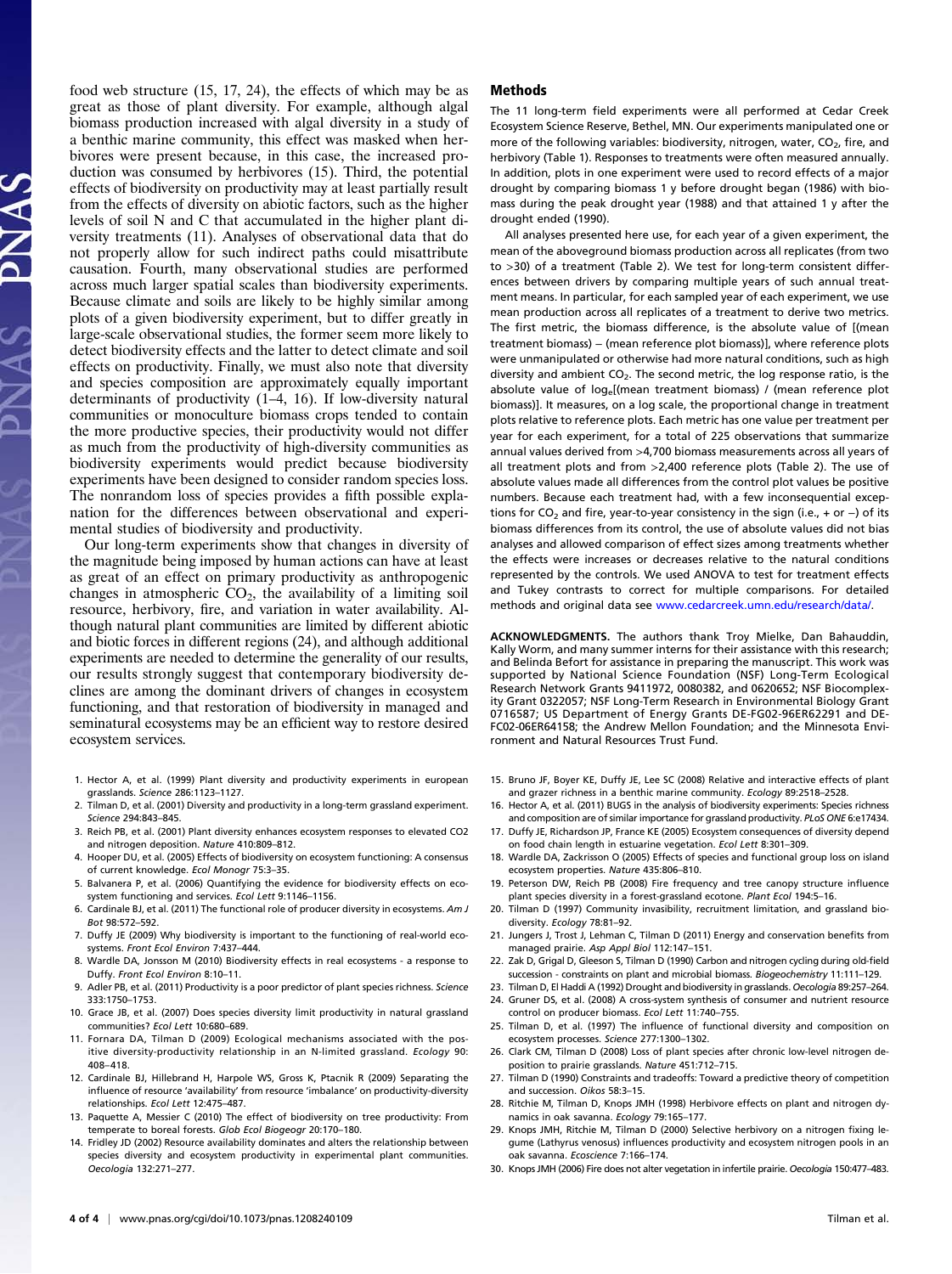# Supporting Information

## Tilman et al. 10.1073/pnas.1208240109

### SI Methods

PNAS

Some of our experiments manipulated a single factor, such as the rate of N addition (1), water addition (2), drought (3), herbivory  $(4, 5)$ , fire frequency  $(6)$ , or diversity  $(1, 7)$ , whereas others were factorial manipulations of water and N (8), N and herbivory, N and fire, or biodiversity,  $CO<sub>2</sub>$ , and N (9). Responses reported here focus on effects of single factors. In multifactor experiments, we calculate factor effects only from those plots in which other variables were unmanipulated or otherwise at "natural levels." For example, for the diversity/ $CO<sub>2</sub>/N$  experiment (9), reported diversity effects are just from plots at ambient  $CO<sub>2</sub>$  with no N addition;  $CO_2$  effects are for high biodiversity (n = 9 or 16 species) plots with no N addition. Because N was added at a different rate (40 kg N·ha<sup>-1</sup> y<sup>-1</sup>) in the diversity/CO<sub>2</sub>/N ex-

- 1. Clark CM, Tilman D (2008) Loss of plant species after chronic low-level nitrogen deposition to prairie grasslands. Nature 451:712–715.
- 2. Tilman D (1990) Constraints and tradeoffs: Toward a predictive theory of competition and succession. Oikos 58:3–15.
- 3. Tilman D, El Haddi A (1992) Drought and biodiversity in grasslands. Oecologia 89:257–264. 4. Ritchie M, Tilman D, Knops JMH (1998) Herbivore effects on plant and nitrogen dynamics in oak savanna. Ecology 79:165–177.
- 5. Knops JMH, Ritchie M, Tilman D (2000) Selective herbivory on a nitrogen fixing legume (Lathyrus venosus) influences productivity and ecosystem nitrogen pools in an oak savanna. Ecoscience 7:166–174.

periment (9) than in our other N addition experiments, we did not include the N addition data from the diversity/ $CO<sub>2</sub>/N$  experiment in the analyses we present. Inclusion of these data by placing them in the closest category, 34 kg N·ha<sup>-1</sup> y<sup>-1</sup>, lowered the mean biomass difference and log ratio values for this category approximately 10%, had no qualitative effect on results or comparisons of the effect sizes of the different treatments.

Herbivory experiment E001-C was established by D.T. in fall 2004 by enclosing in deer fences three randomly selected plots from the six replicates of each control and each treatment in the N addition experiment in field C. Plant biomass samples have been clipped, sorted to species, dried, and weighed annually, in late July, beginning in 2005. Here we compare aboveground living plant biomass in plots receiving no N that were fenced or unfenced.

- 6. Knops JMH (2006) Fire does not alter vegetation in infertile prairie. Oecologia 150: 477–483.
- 7. Tilman D, et al. (2001) Diversity and productivity in a long-term grassland experiment. Science 294:843–845.
- 8. Jungers J, Trost J, Lehman C, Tilman D (2011) Energy and conservation benefits from managed prairie. Asp Appl Biol 112:147–151.
- 9. Reich PB, et al. (2001) Plant diversity enhances ecosystem responses to elevated CO2 and nitrogen deposition. Nature 410:809–812.

### Table S1. Effects of the biodiversity treatments increased through time

|                           | Years 1-5      |      | Years 6+ |      | Years $9+$     |      |
|---------------------------|----------------|------|----------|------|----------------|------|
| Treatment                 | Rank           | Mean | Rank     | Mean | Rank           | Mean |
| <b>Biomass difference</b> |                |      |          |      |                |      |
| Diversity 16 vs. 1        | $\overline{2}$ | 158  | 1        | 237  | 1              | 236  |
| Diversity 16 vs. 4        | 6              | 71   | 2        | 145  | $\overline{2}$ | 146  |
| Diversity 16 vs. 2        | 5              | 74   | 3        | 143  | 3              | 139  |
| N addition 95 kg/ha       | 1              | 208  | 4        | 116  | 4              | 118  |
| N addition 54 kg/ha       | 3              | 139  | 5        | 104  | 5              | 118  |
| Water                     | $\overline{7}$ | 65   | 6        | 89   | 6              | 104  |
| Fenced (herbivory)        | 10             | 19   | 7        | 85   | 7              | 90   |
| CO <sub>2</sub>           | 9              | 52   | 8        | 68   | 8              | 68   |
| N addition 34 kg/ha       | 4              | 98   | 9        | 56   | 9              | 60   |
| Drought                   | 8              | 64   | 10       | 50   | 10             | 50   |
| Fire                      | 11             | 19   | 11       | 24   | 11             | 18   |
| Log response ratio        |                |      |          |      |                |      |
| Diversity 16 vs. 1        | 2              | 0.74 | 1        | 1.08 | 1              | 1.12 |
| Diversity 16 vs. 2        | 6              | 0.33 | 2        | 0.59 | $\overline{2}$ | 0.60 |
| Diversity 16 vs. 4        | 7              | 0.26 | 3        | 0.52 | 3              | 0.54 |
| Fence (herbivory)         | 8              | 0.25 | 8        | 0.38 | 4              | 0.50 |
| N addition 95 kg/ha       | 1              | 0.77 | 5        | 0.45 | 5              | 0.44 |
| N addition 54 kg/ha       | 4              | 0.57 | 7        | 0.40 | 6              | 0.44 |
| Drought                   | 3              | 0.58 | 6        | 0.43 | 7              | 0.43 |
| Water                     | 9              | 0.25 | 4        | 0.49 | 8              | 0.38 |
| N addition 34 kg/ha       | 5              | 0.43 | 9        | 0.24 | 9              | 0.25 |
| Fire                      | 11             | 0.14 | 10       | 0.23 | 10             | 0.21 |
| CO <sub>2</sub>           | 10             | 0.15 | 11       | 0.17 | 11             | 0.17 |

For each response variable, treatments are listed in order from the greatest to lowest mean as observed for years 9 and on.